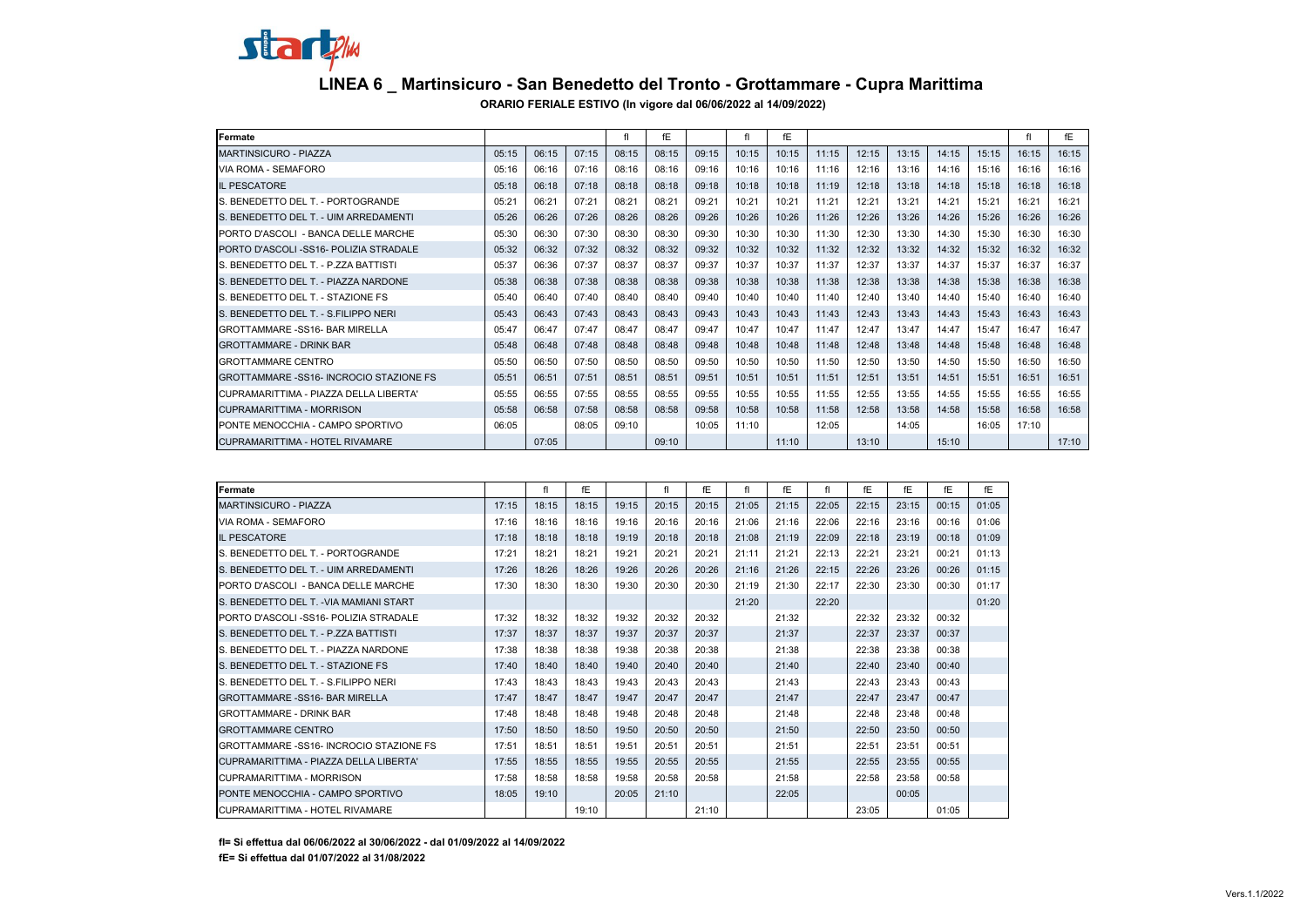## startem **LINEA 1 \_ Cupra Marittima - Grottammare - San Benedetto del Tronto - Martinsicuro ORARIO FERIALE ESTIVO (In vigore dal 06/06/2022 al 14/09/2022)**

| Fermate                                        |       |       |       |       |       | fl    | fE    |       | fl    | fE    |       |       |       |       |  |  |
|------------------------------------------------|-------|-------|-------|-------|-------|-------|-------|-------|-------|-------|-------|-------|-------|-------|--|--|
| <b>CUPRAMARITTIMA - HOTEL RIVAMARE</b>         |       |       |       | 07:10 |       |       | 09:10 |       |       | 11:10 |       | 13:10 |       | 15:10 |  |  |
| PONTE MENOCCHIA - CAMPO SPORTIVO               |       |       | 06:10 |       | 08:10 | 09:10 |       | 10:10 | 11:10 |       | 12:10 |       | 14:10 |       |  |  |
| CUPRAMARITTIMA - MORRISON                      |       |       | 06:14 | 07:14 | 08:14 | 09:14 | 09:14 | 10:13 | 11:14 | 11:14 | 12:13 | 13:14 | 14:14 | 15:14 |  |  |
| CUPRAMARITTIMA - PIAZZA DELLA LIBERTA'         |       |       | 06:15 | 07:15 | 08:15 | 09:15 | 09:15 | 10:15 | 11:15 | 11:15 | 12:15 | 13:15 | 14:15 | 15:15 |  |  |
| <b>GROTTAMMARE -SS16- INCROCIO STAZIONE FS</b> |       |       | 06:19 | 07:19 | 08:19 | 09:19 | 09:19 | 10:19 | 11:19 | 11:19 | 12:19 | 13:19 | 14:19 | 15:19 |  |  |
| <b>GROTTAMMARE CENTRO</b>                      |       |       | 06:20 | 07:20 | 08:20 | 09:20 | 09:20 | 10:20 | 11:20 | 11:20 | 12:20 | 13:20 | 14:20 | 15:20 |  |  |
| <b>GROTTAMMARE - DRINK BAR</b>                 |       |       | 06:21 | 07:21 | 08:21 | 09:21 | 09:21 | 10:21 | 11:21 | 11:21 | 12:21 | 13:21 | 14:21 | 15:21 |  |  |
| GROTTAMMARE - SS16- BAR MIRELLA                |       |       | 06:23 | 07:23 | 08:23 | 09:23 | 09:23 | 10:23 | 11:23 | 11:23 | 12:23 | 13:23 | 14:23 | 15:23 |  |  |
| S. BENEDETTO DEL T. - S.FILIPPO NERI           |       |       | 06:29 | 07:29 | 08:29 | 09:29 | 09:29 | 10:29 | 11:29 | 11:29 | 12:29 | 13:29 | 14:29 | 15:29 |  |  |
| PIAZZA SAN FILIPPO                             |       |       | 06:32 | 07:32 | 08:32 | 09:32 | 09:32 | 10:32 | 11:32 | 11:32 | 12:32 | 13:32 | 14:32 | 15:32 |  |  |
| S. BENEDETTO DEL T. - STAZIONE FS.             |       |       | 06:40 | 07:40 | 08:40 | 09:40 | 09:40 | 10:40 | 11:40 | 11:40 | 12:40 | 13:40 | 14:40 | 15:40 |  |  |
| S. BENEDETTO DEL T. - PIAZZA NARDONE           |       |       | 06:42 | 07:42 | 08:42 | 09:42 | 09:42 | 10:42 | 11:42 | 11:42 | 12:42 | 13:42 | 14:42 | 15:42 |  |  |
| S. BENEDETTO DEL T. - P.ZZA BATTISTI           |       |       | 06:43 | 07:43 | 08:43 | 09:43 | 09:43 | 10:43 | 11:43 | 11:43 | 12:43 | 13:43 | 14:43 | 15:43 |  |  |
| PORTO D'ASCOLI-SS16- POLIZIA STRADALE          |       |       | 06:48 | 07:48 | 08:47 | 09:48 | 09:48 | 10:48 | 11:48 | 11:48 | 12:48 | 13:48 | 14:48 | 15:48 |  |  |
| S. BENEDETTO DEL T. - VIA MAMIANI START        | 05:00 | 06:00 |       |       |       |       |       |       |       |       |       |       |       |       |  |  |
| PORTO D'ASCOLI - BANCA DELLE MARCHE            | 05:01 | 06:01 | 06:50 | 07:50 | 08:49 | 09:50 | 09:50 | 10:50 | 11:50 | 11:50 | 12:50 | 13:50 | 14:50 | 15:50 |  |  |
| S. BENEDETTO DEL T. - PORTOGRANDE              | 05:08 | 06:08 | 06:58 | 07:58 | 08:58 | 09:58 | 09:58 | 10:58 | 11:58 | 11:58 | 12:58 | 13:58 | 14:58 | 15:58 |  |  |
| <b>IL PESCATORE</b>                            | 05:11 | 06:11 | 07:01 | 08:01 | 09:01 | 10:01 | 10:01 | 11:01 | 12:01 | 12:01 | 13:01 | 14:01 | 15:01 | 16:01 |  |  |
| MARTINSICURO - VIA MOLISE                      | 05:13 | 06:13 | 07:03 | 08:03 | 09:03 | 10:03 | 10:03 | 11:03 | 12:03 | 12:03 | 13:03 | 14:03 | 15:03 | 16:03 |  |  |
| V.C.COLOMBO-SEMAFORO                           | 05:14 | 06:14 | 07:04 | 08:04 | 09:04 | 10:04 | 10:04 | 11:04 | 12:04 | 12:04 | 13:04 | 14:04 | 15:04 | 16:04 |  |  |
| <b>MARTINSICURO - PIAZZA</b>                   | 05:15 | 06:15 | 07:05 | 08:05 | 09:05 | 10:05 | 10:05 | 11:05 | 12:05 | 12:05 | 13:05 | 14:05 | 15:05 | 16:05 |  |  |

| Fermate                                      |       | fl    | fE    |       | fl    | fE    |       | fl    | fE    | fE    | fE    | fE    | fE    |
|----------------------------------------------|-------|-------|-------|-------|-------|-------|-------|-------|-------|-------|-------|-------|-------|
| CUPRAMARITTIMA - HOTEL RIVAMARE              |       |       | 17:10 |       |       | 19:10 |       |       | 21:10 |       | 23:10 |       | 01:10 |
| PONTE MENOCCHIA -CAMPO SPORTIVO              | 16:10 | 17:10 |       | 18:10 | 19:10 |       | 20:10 | 21:10 |       | 22:10 |       | 00:10 |       |
| CUPRAMARITTIMA - MORRISON                    | 16:14 | 17:14 | 17:14 | 18:14 | 19:14 | 19:14 | 20:14 | 21:14 | 21:14 | 22:14 | 23:14 | 00:14 | 01:14 |
| CUPRAMARITTIMA - PIAZZA DELLA LIBERTA'       | 16:15 | 17:15 | 17:15 | 18:15 | 19:15 | 19:15 | 20:15 | 21:15 | 21:15 | 22:15 | 23:15 | 00:15 | 01:15 |
| GROTTAMMARE -SS16- INCROCIO STAZIONE FS      | 16:19 | 17:19 | 17:19 | 18:19 | 19:19 | 19:19 | 20:19 | 21:19 | 21:19 | 22:19 | 23:19 | 00:19 | 01:19 |
| <b>GROTTAMMARE CENTRO</b>                    | 16:20 | 17:20 | 17:20 | 18:20 | 19:20 | 19:20 | 20:20 | 21:20 | 21:20 | 22:20 | 23:20 | 00:20 | 01:20 |
| <b>GROTTAMMARE - DRINK BAR</b>               | 16:21 | 17:21 | 17:21 | 18:21 | 19:21 | 19:21 | 20:21 | 21:21 | 21:21 | 22:21 | 23:21 | 00:21 | 01:21 |
| <b>GROTTAMMARE - SS16- BAR MIRELLA</b>       | 16:23 | 17:23 | 17:23 | 18:23 | 19:23 | 19:23 | 20:23 | 21:23 | 21:23 | 22:23 | 23:23 | 00:23 | 01:23 |
| S. BENEDETTO DEL T. - S.FILIPPO NERI         | 16:29 | 17:29 | 17:29 | 18:29 | 19:29 | 19:29 | 20:29 | 21:29 | 21:29 | 22:29 | 23:29 | 00:29 | 01:29 |
| PIAZZA SAN FILIPPO                           | 16:32 | 17:32 | 17:32 | 18:32 | 19:32 | 19:32 | 20:32 | 21:32 | 21:32 | 22:32 | 23:32 | 00:32 | 01:32 |
| S. BENEDETTO DEL T. - STAZIONE FS.           | 16:40 | 17:40 | 17:40 | 18:40 | 19:40 | 19:40 | 20:40 | 21:40 | 21:40 | 22:40 | 23:40 | 00:40 | 01:40 |
| S. BENEDETTO DEL T. - PIAZZA NARDONE         | 16:42 | 17:42 | 17:42 | 18:42 | 19:42 | 19:42 | 20:42 | 21:42 | 21:42 | 22:42 | 23:42 | 00:42 | 01:42 |
| S. BENEDETTO DEL T. - P.ZZA BATTISTI         | 16:43 | 17:43 | 17:43 | 18:43 | 19:43 | 19:43 | 20:43 | 21:43 | 21:43 | 22:43 | 23:43 | 00:43 | 01:43 |
| <b>PORTO D'ASCOLI-SS16- POLIZIA STRADALE</b> | 16:48 | 17:48 | 17:48 | 18:48 | 19:48 | 19:48 | 20:48 | 21:48 | 21:48 | 22:48 | 23:48 | 00:48 | 01:48 |
| S. BENEDETTO DEL T. - VIA MAMIANI START      |       |       |       |       |       |       |       |       |       |       |       |       | 01:50 |
| PORTO D'ASCOLI - BANCA DELLE MARCHE          | 16:50 | 17:50 | 17:50 | 18:50 | 19:50 | 19:50 | 20:50 | 21:50 | 21:50 | 22:50 | 23:50 | 00:50 |       |
| S. BENEDETTO DEL T. - PORTOGRANDE            | 16:58 | 17:58 | 17:58 | 18:58 | 19:58 | 19:58 | 20:58 | 21:58 | 21:58 | 22:58 | 23:58 | 00:58 |       |
| <b>IL PESCATORE</b>                          | 17:01 | 18:01 | 18:01 | 19:01 | 20:01 | 20:01 | 21:01 | 22:01 | 22:01 | 23:01 | 00:01 | 01:01 |       |
| MARTINSICURO - VIA MOLISE                    | 17:03 | 18:03 | 18:03 | 19:03 | 20:03 | 20:03 | 21:03 | 22:03 | 22:03 | 23:03 | 00:03 | 01:03 |       |
| V.C.COLOMBO-SEMAFORO                         | 17:04 | 18:04 | 18:04 | 19:04 | 20:04 | 20:04 | 21:04 | 22:04 | 22:04 | 23:04 | 00:04 | 01:04 |       |
| <b>MARTINSICURO - PIAZZA</b>                 | 17:05 | 18:05 | 18:05 | 19:05 | 20:05 | 20:05 | 21:05 | 22:05 | 22:05 | 23:05 | 00:05 | 01:05 |       |

**fI= Si effettua dal 06/06/2022 al 30/06/2022 - dal 01/09/2022 al 14/09/2022**

**fE= Si effettua dal 01/07/2022 al 31/08/2022**